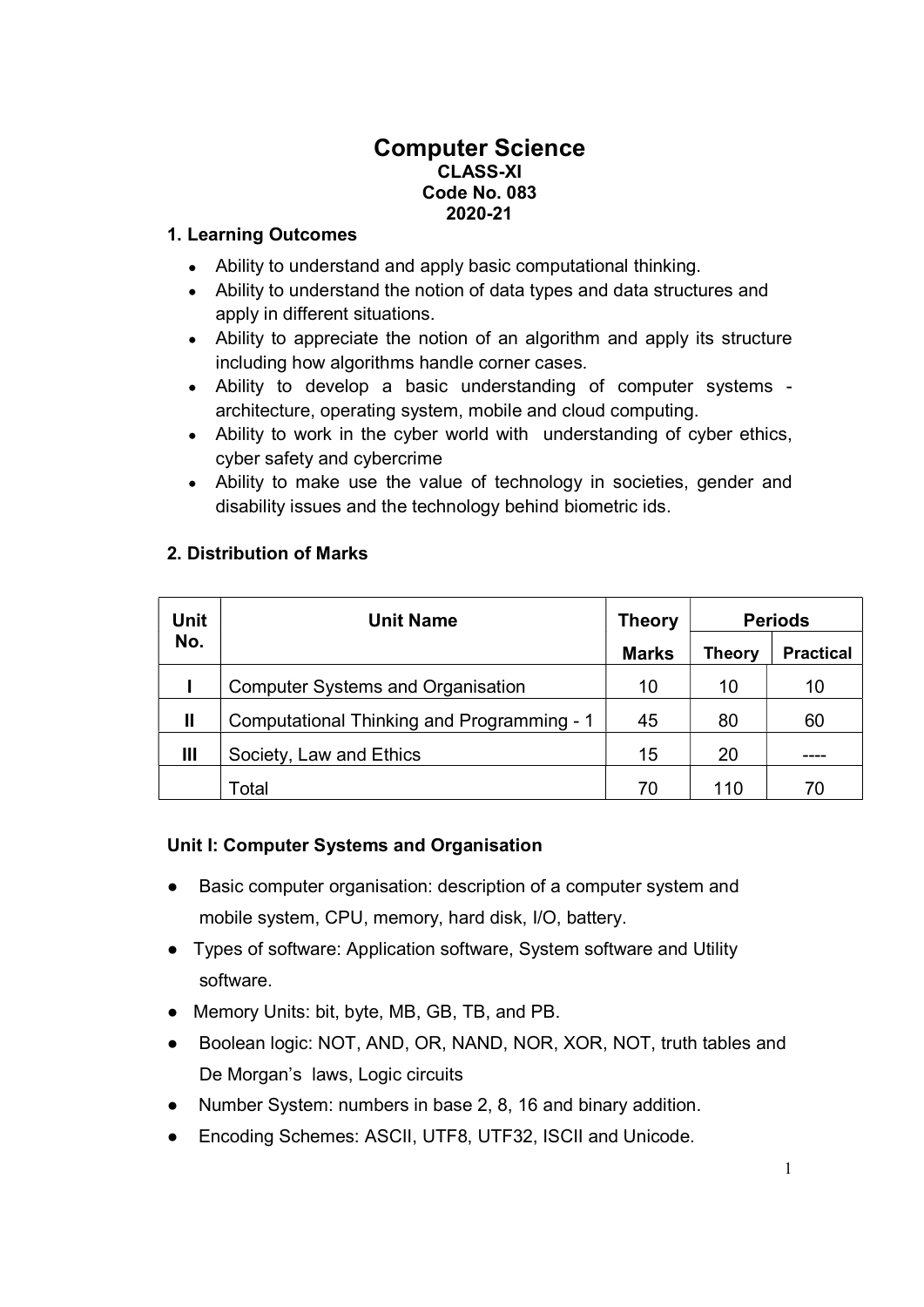- Concept of Compiler and Interpreter
- Operating System (OS) need for an operating system, brief introduction to functions of OS, user interface
- Concept of cloud computing and cloud services (SaaS, IaaS, PaaS), cloud (public/private), Blockchain technology

# Unit II: Computational Thinking and Programming - 1

Introduction to Problem solving: Problem solving cycle - Analysing a problem, designing algorithms and representation of algorithm using flowchart and pseudo-code.

Decomposition - concept, need for decomposing a problem, examples of problem solving using decomposition.

Familiarization with the basics of Python programming: a simple "hello world" program, the process of writing a program (Interactive & Script mode), running it and print statements; simple data-types: integer, float and string.

- Features of Python, Python Character Set, Token & Identifiers, Keywords, Literals, Delimiters, Operators.
- Comments: (Single line & Multiline/ Continuation statements), Clarity & Simplification of expression
- Introduce the notion of a variable and methods to manipulate it (concept of L-value and R-value even if not taught explicitly).
- Knowledge of data types and operators: accepting input from the console, assignment statement, expressions, operators and their precedence.
- Operators & types: Binary operators-Arithmetic, Relational Operators, Logical Operators, Augmented Assignment Operators.
- Execution of a program, errors- syntax error, run-time error and logical error.
- Conditional statements: if, if-else, if-elif-else; simple programs: e.g.: absolute value, sort 3 numbers and divisibility of a number.
- Notion of iterative computation and control flow: for(range(),len()), while, using flowcharts, suggested programs; calculation of simple and compound interests, finding the factorial of a positive number etc.
- Strings: Traversal, operations concatenation, repetition, membership; functions/methods–len(), capitalize(), title(), upper(), lower(), count(), find(), index(), isalnum(), islower(), isupper(), isspace(), isalpha(), isdigit(), split(), partition(), strip(), lstrip(), rstrip(), replace(); String slicing.
- Lists: Definition, Creation of a list, Traversal of a list. Operations on a list concatenation, repetition, membership; functions/methods–len(), list(),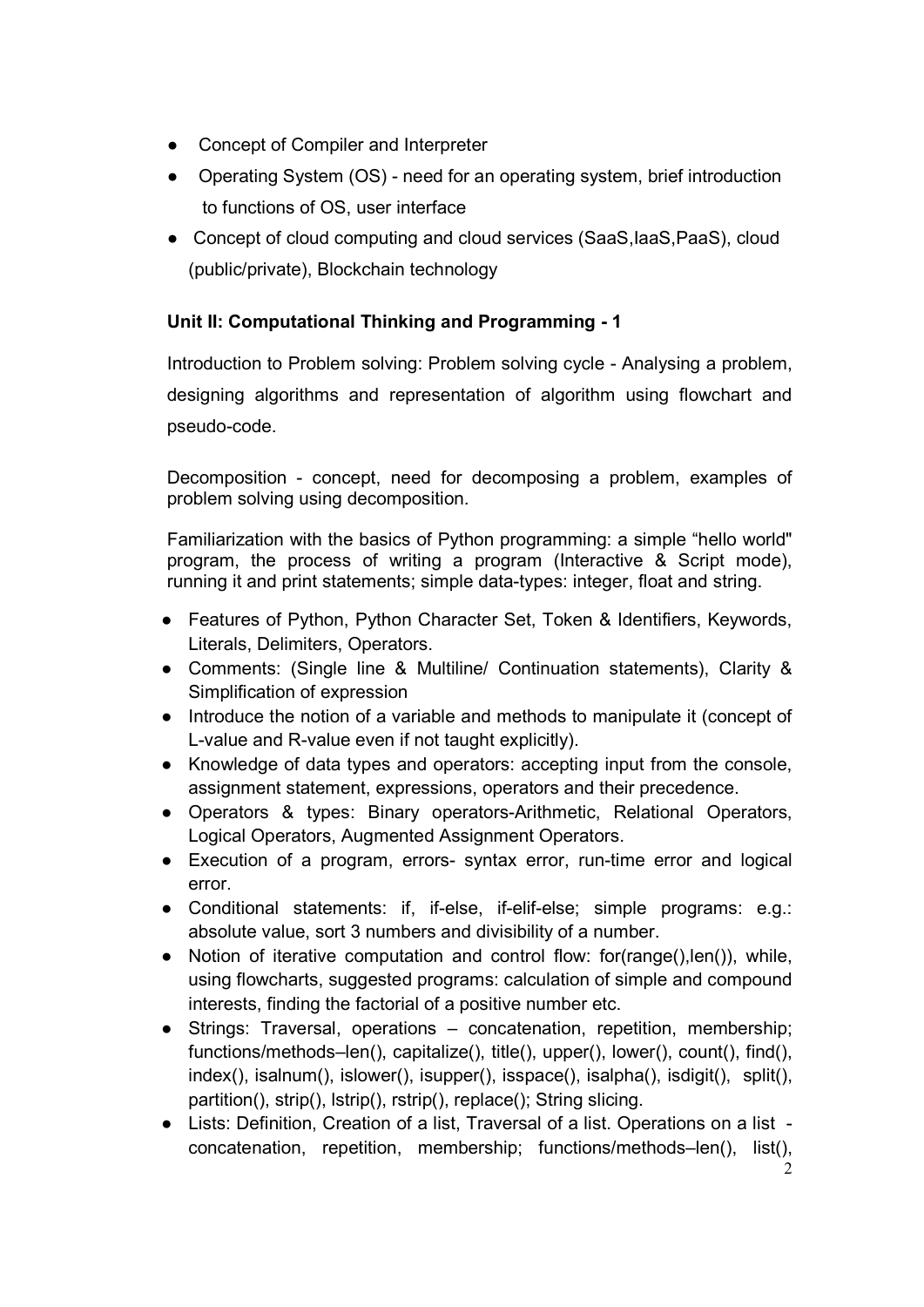append(), extend(), insert(), count(), index(), remove(), pop(), reverse(), sort(), min(), max(), sum(); Lists Slicing; Nested lists; finding the maximum, minimum, mean of numeric values stored in a list; linear search on list of numbers and counting the frequency of elements in a list.

- Tuples: Definition, Creation of a Tuple, Traversal of a tuple. Operations on a tuple - concatenation, repetition, membership; functions/methods – len(), tuple(), count(), index(), sorted(), min(), max(), sum(); Nested tuple; Tuple slicing; finding the minimum, maximum, mean of values stored in a tuple; linear search on a tuple of numbers, counting the frequency of elements in a tuple.
- Dictionary: Definition, Creation, Accessing elements of a dictionary, add an item, modify an item in a dictionary; Traversal, functions/methods – len(), dict(), keys(), values(), items(), get(), update(), del(), del, clear(), fromkeys(), copy(), pop(), popitem(), setdefault(), max(), min(), count(), sorted() copy(); Suggested programs : count the number of times a character appears in a given string using a dictionary, create a dictionary with names of employees, their salary and access them.
- Sorting algorithm: bubble and insertion sort; count the number of operations while sorting.
- Introduction to Python modules: Importing math module (pi, e, sqrt, ceil, floor, pow, fabs, sin, cos, tan); random module (random, randint, randrange), statistics module (mean, median, mode).

# Unit III: Society, Law and Ethics

- Cyber safety: safely browsing the web, identity protection, confidentiality, social networks, cyber trolls and bullying.
- Appropriate usage of social networks: spread of rumours, and common social networking sites (Twitter, LinkedIn, and Facebook) and specific usage rules.
- Safely accessing web sites: adware, malware, viruses, trojans
- Safely communicating data: secure connections, eavesdropping, phishing and identity verification.
- Intellectual property rights, plagiarism, digital rights management, and licensing (Creative Commons, GPL and Apache), open source, open data, privacy.
- Privacy laws, fraud; cyber-crime- phishing, illegal downloads, child pornography, scams; cyber forensics, IT Act, 2000.
- Technology and society:
	- understanding of societal issues and cultural changes induced by technology.
	- E-waste management: proper disposal of used electronic gadgets.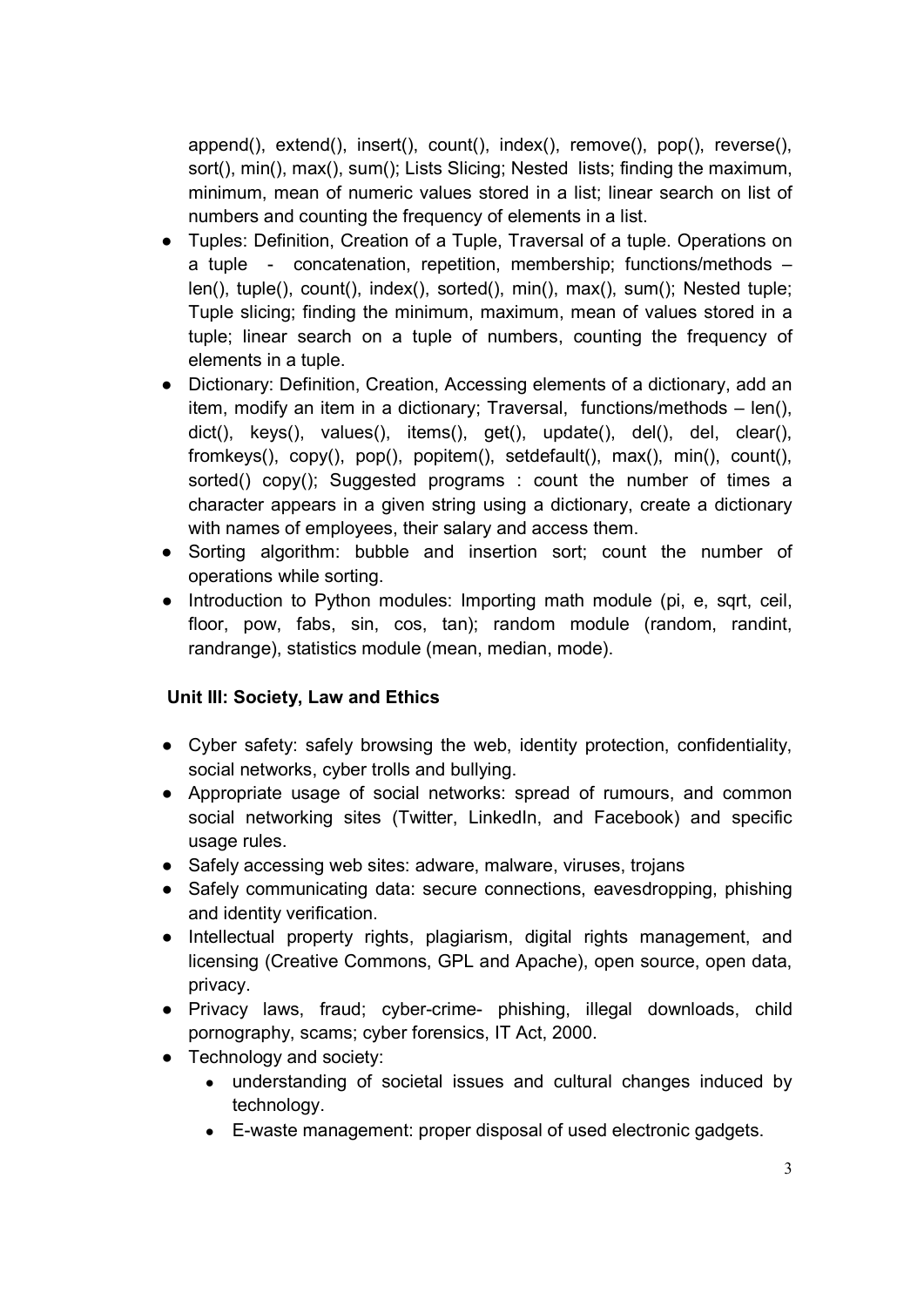- Identity theft, unique ids and biometrics.
- Gender and disability issues while teaching and using computers.

# 3. Practical

| S.No. | Area                                                                                                      | <b>Marks</b>      |  |
|-------|-----------------------------------------------------------------------------------------------------------|-------------------|--|
|       |                                                                                                           | $(Total = 30)$    |  |
| 1.    | Lab Test (12 marks)                                                                                       |                   |  |
|       | Python program (60% logic + 20% documentation + 20% code<br>quality)                                      | $12 \overline{ }$ |  |
| 2.    | Report File + Viva (10 marks)                                                                             |                   |  |
|       | Report file: Minimum 20 Python programs                                                                   |                   |  |
|       | Viva voce                                                                                                 | 3                 |  |
| 3.    | Project (8 marks)                                                                                         |                   |  |
|       | (that uses most of the concepts that have been learnt See CS-XII for the<br>rules regarding the projects) |                   |  |
|       |                                                                                                           |                   |  |

# 4. Suggested Practical List

# Python Programming

- Input a welcome message and display it.
- Input two numbers and display the larger / smaller number.
- Input three numbers and display the largest / smallest number.
- Given two integers x and n, compute  $x^n$ .
- Write a program to input the value of x and n and print the sum of the following series:

| $\triangleright$ 1-x+x <sup>2</sup> -x <sup>3</sup> +x <sup>4</sup> -                                |    |
|------------------------------------------------------------------------------------------------------|----|
| 2 3 4                                                                                                | n  |
| $\triangleright$ X + X <sup>2</sup> - X <sup>3</sup> + X <sup>4</sup> - X <sup>n</sup><br>$2!$ 3! 4! | nl |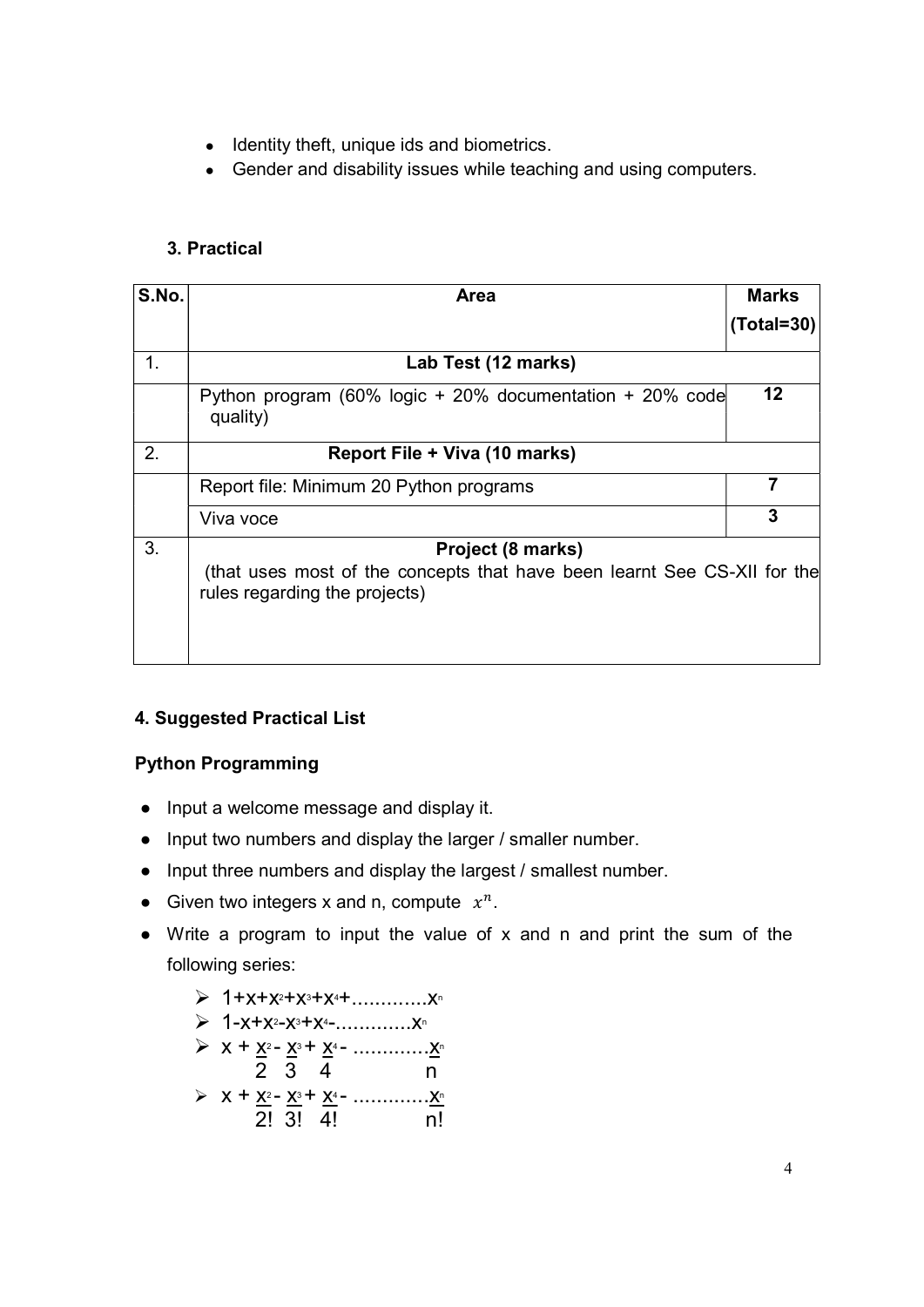- Determine whether a number is a perfect number, an armstrong number or a palindrome.
- Input a number and check if the number is a prime or composite number.
- Display the terms of a Fibonacci series.
- Compute the greatest common divisor and least common multiple of two integers.
- Count and display the number of vowels, consonants, uppercase, lowercase characters in string.
- Input a string and determine whether it is a palindrome or not; convert the case of characters in a string.
- Find the largest/smallest number in a list/tuple
- Input a list of numbers and swap elements at the even location with the elements at the odd location.
- Input a list of elements, sort in ascending/descending order using Bubble/Insertion sort.
- Input a list/tuple of elements, search for a given element in the list/tuple.
- Input a list of numbers and test if a number is equal to the sum of the cubes of its digits. Find the smallest and largest such number from the given list of numbers.
- Create a dictionary with the roll number, name and marks of n students in a class and display the names of students who have marks above 75.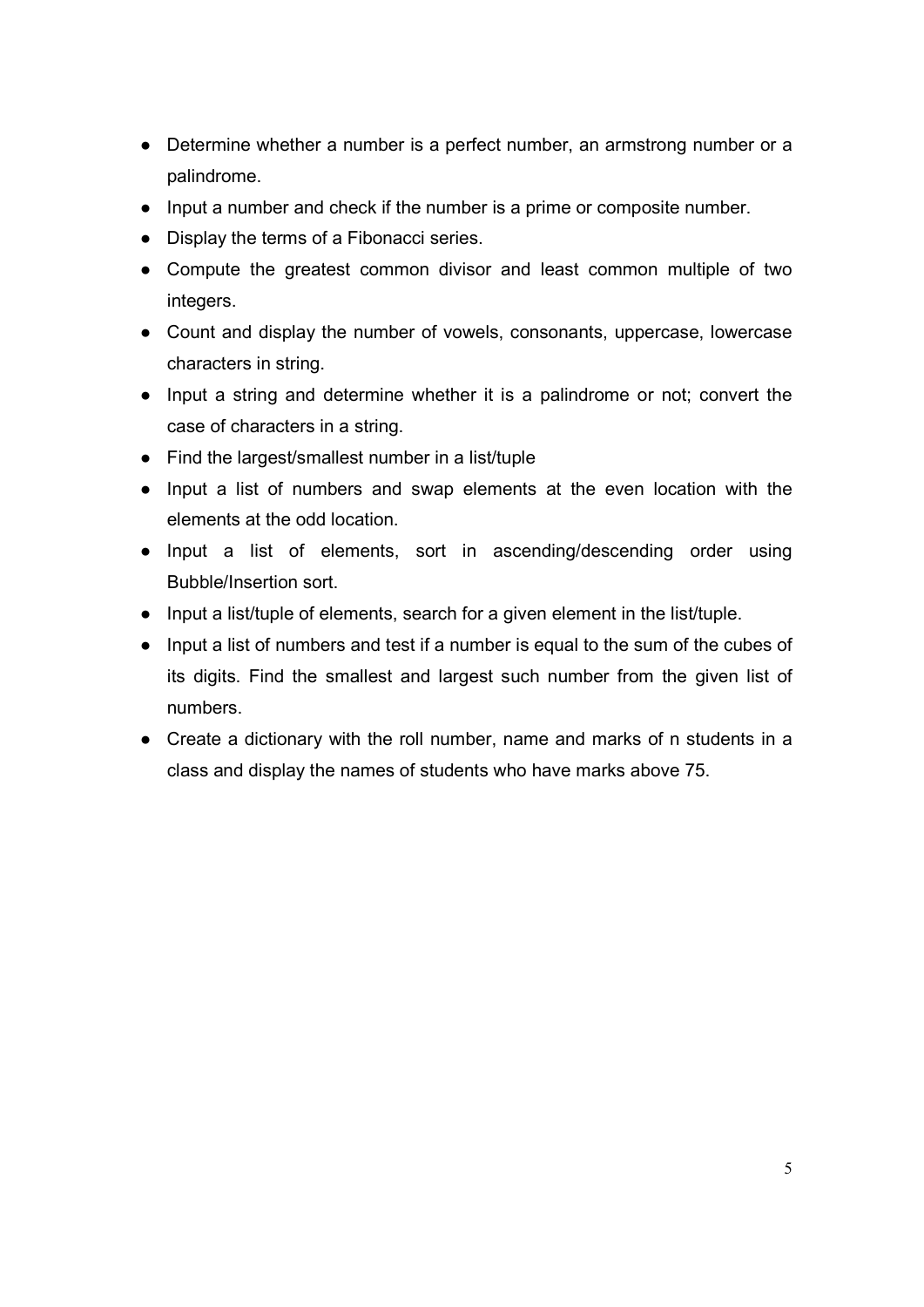# Computer Science CLASS-XII Code No. 083 2020-21

### 1. Prerequisites

Computer Science- Class XI

# 2. Learning Outcomes

- Apply the concept of functions and recursion.
- Ability to create and use Python libraries.
- Apply the concept of file handling.
- Make use of the concept of efficiency in algorithms and computing in general.
- Ability to use basic data structures: Stacks and Queues.
- Explain the basics of computer networks.
- Ability to use connectivity between Python and SQL.

### 3. Distribution of Marks:

| <b>Unit</b><br>No. | <b>Unit Name</b>                              | <b>Theory</b><br><b>Marks</b> | <b>Periods</b> |                  |
|--------------------|-----------------------------------------------|-------------------------------|----------------|------------------|
|                    |                                               |                               | <b>Theory</b>  | <b>Practical</b> |
|                    | Computational Thinking and<br>Programming - 2 | 40                            | 70             | 50               |
|                    | <b>Computer Networks</b>                      | 10                            | 15             |                  |
| Ш                  | Database Management                           | 20                            | 25             | 20               |
|                    | Total                                         | 70                            | 110            | 70               |

#### Unit I: Computational Thinking and Programming - 2

- Revision of the basics of Python covered in Class XI.
- Functions: scope, parameter passing, mutable/immutable properties of data objects, passing strings, lists, tuples, dictionaries to functions, default parameters, positional parameters, return values, functions using libraries: mathematical and string functions.
- File handling: Need for a data file, Types of file: Text files, Binary files and CSV (Comma separated values) files.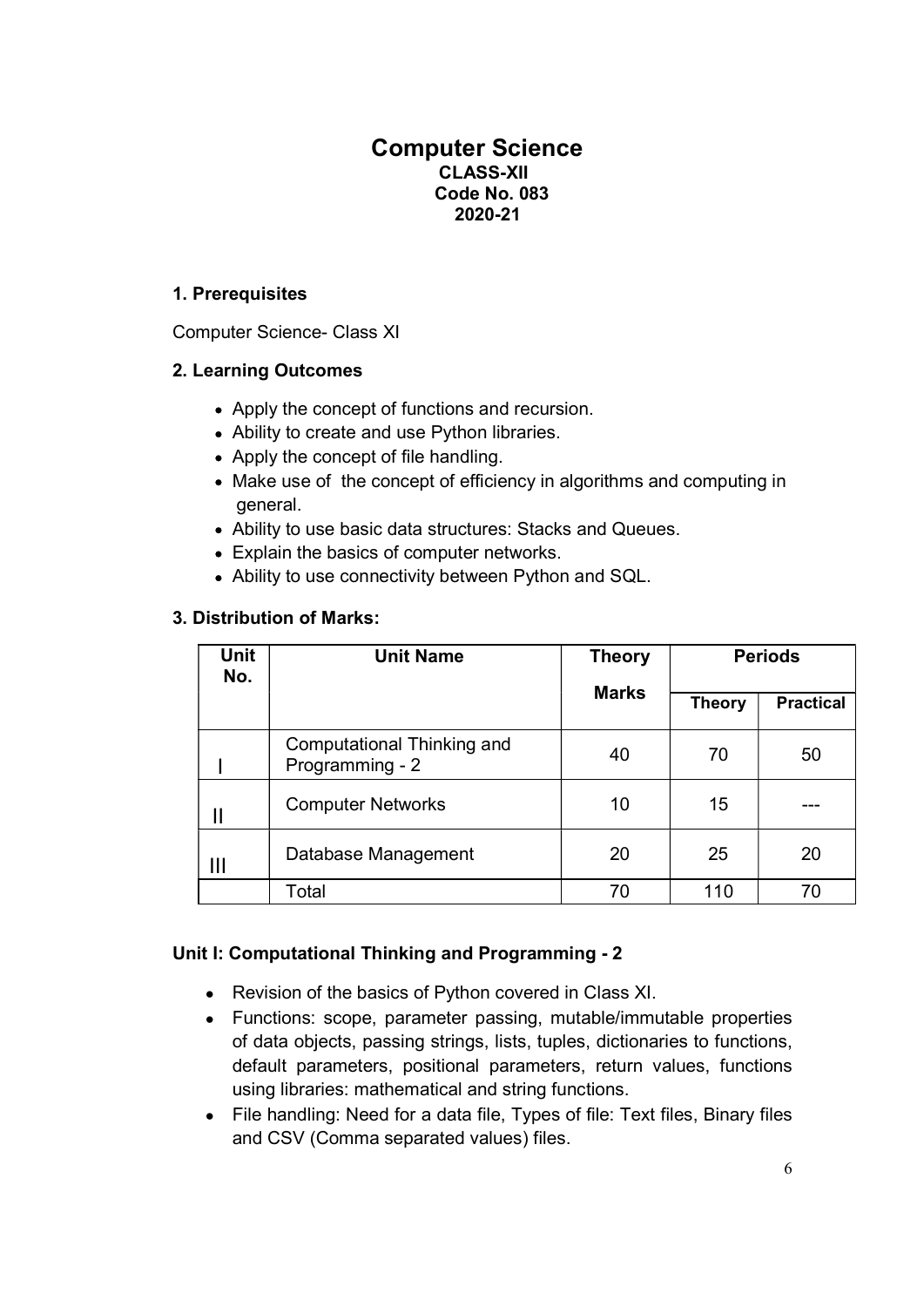- Text File: Basic operations on a text file: Open (filename absolute or relative path, mode) / Close a text file, Reading and Manipulation of data from a text file, Appending data into a text file, standard input / output and error streams, relative and absolute paths.
- Binary File: Basic operations on a binary file: Open (filename absolute or relative path, mode) / Close a binary file, Pickle Module – methods load and dump; Read, Write/Create, Search, Append and Update operations in a binary file.
- CSV File: Import csv module, functions Open / Close a csv file, Read from a csv file and Write into a csv file using csv.reader ( ) and csv.writerow( ).
- Using Python libraries: create and import Python libraries.
- Recursion: simple algorithms with recursion: print a message forever, sum of first n natural numbers, factorial, Fibonacci numbers; recursion on arrays: binary search.
- Idea of efficiency: performance measurement in terms of the number of operations.
- Data-structures: Lists as covered in Class XI, Stacks Push, Pop using a list, Queues – Insert, Delete using a list.

#### Unit II: Computer Networks

- Evolution of Networking: ARPANET, Internet, Interspace Different ways of sending data across the network with reference to switching techniques (Circuit and Packet switching).
- Data Communication terminologies: Concept of Channel, Bandwidth (Hz, KHz, MHz) and Data transfer rate (bps, Kbps, Mbps, Gbps, Tbps).
- Transmission media: Twisted pair cable, coaxial cable, optical fiber, infrared, radio link, microwave link and satellite link.
- Network devices: Modem, RJ45 connector, Ethernet Card, Router, Switch, Gateway, WiFi card.
- Network Topologies and types: Bus, Star, Tree, PAN, LAN, WAN, MAN.
- Network Protocol: TCP/IP, File Transfer Protocol (FTP), PPP, HTTP, SMTP, POP3, Remote Login (Telnet) and Internet, Wireless / Mobile Communication protocol such as GSM, GPRS and WLL.
- Mobile Telecommunication Technologies: 1G, 2G, 3G, 4G and 5G; Mobile processors;

Electronic mail protocols such as SMTP, POP3, Protocols for Chat and Video Conferencing: VoIP, Wireless technologies such as Wi-Fi and WiMax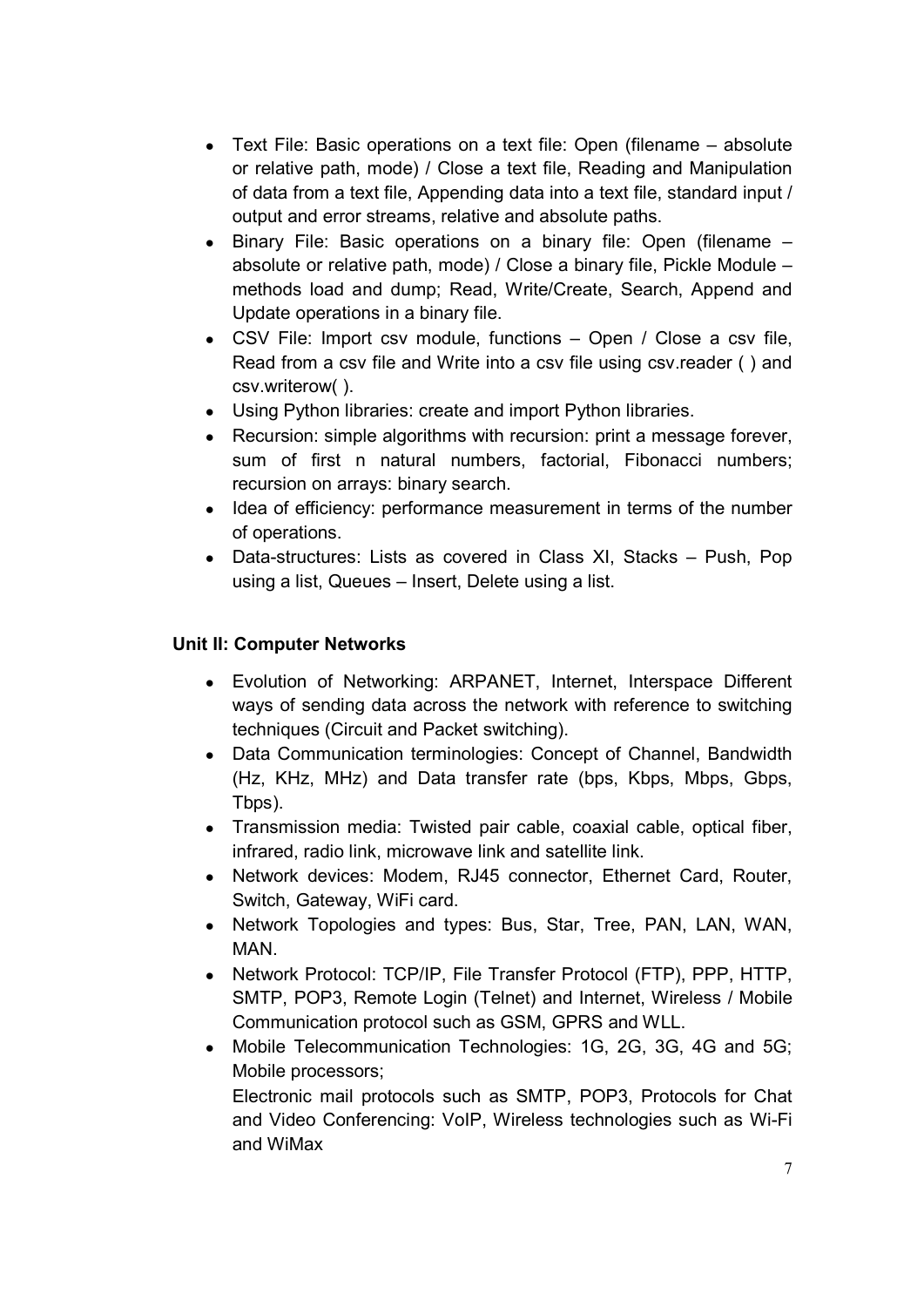- Network Security Concepts: Threats and prevention from Viruses, Worms, Trojan horse, Spams Use of Cookies, Protection using Firewall, https; India IT Act, Cyber Law, Cyber Crimes, IPR issues, hacking.
- Introduction To Web services: WWW, Hyper Text Markup Language (HTML), Extensible Markup Language (XML); Hyper Text Transfer Protocol (HTTP); Domain Names; URL; Website, Web browser, Web Servers; Web Hosting, Web Scripting – Client side (VB Script, Java Script, PHP) and Server side (ASP, JSP, PHP), Web 2.0 (for social networking)
- E-commerce payment transactions using online banking, mobile banking, payment apps and services.

#### Unit III: Database Management

Database Concepts: Introduction to database concepts and its need.

Relational data model: Concept of domain, relation, tuple, attribute, degree, cardinality, key, primary key, candidate key, alternate key and foreign key;

Structured Query Language:

General Concepts: Advantages of using SQL, Data Definition Language and Data Manipulation Language;

Data Types: number / decimal, character / varchar / varchar2, date;

SQL commands: CREATE TABLE, DROP TABLE, ALTER TABLE, UPDATE ....SET...., INSERT, DELETE; SELECT, DISTINCT, FROM, WHERE, IN, BETWEEN, LIKE, NULL / IS NULL, ORDER BY,GROUP BY, HAVING;

SQL functions: SUM ( ), AVG ( ), COUNT ( ), MAX ( ) and MIN ( );

Joins: equi-join and natural join

Interface of Python with an SQL database

- Connecting SQL with Python
- Creating Database connectivity Applications
- Performing Insert, Update, Delete queries
- Display data by using fetchone(),fetchall(),rowcount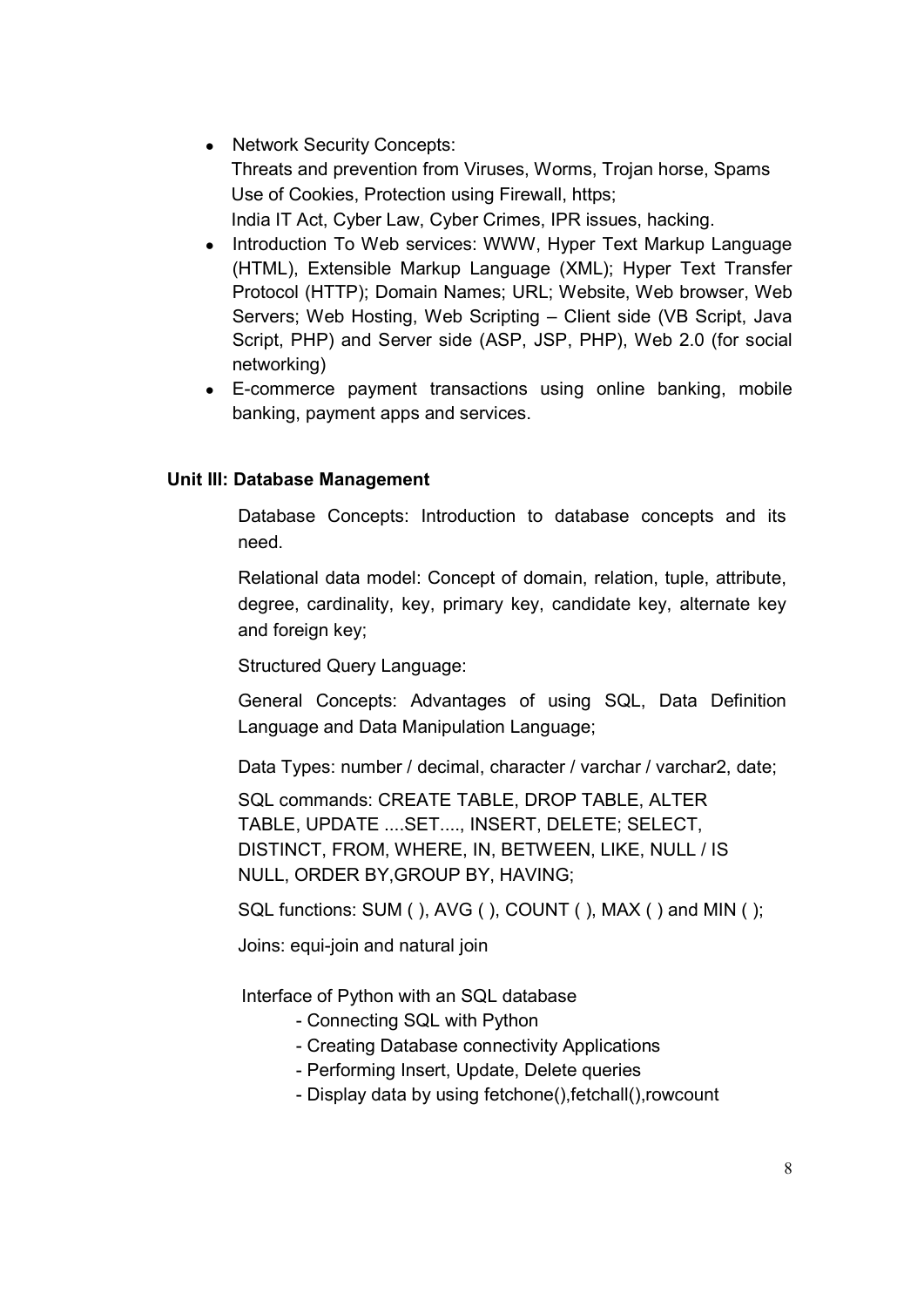#### 4. Practical

| S.<br>No. | Area                                                                                                                                                                                                                   | <b>Marks</b><br>(Total=30) |
|-----------|------------------------------------------------------------------------------------------------------------------------------------------------------------------------------------------------------------------------|----------------------------|
|           | Lab Test:                                                                                                                                                                                                              |                            |
|           | 1. Python program $(60\% \text{ logic } + 20\%)$<br>documentation $+20\%$ code quality)<br>2. Small Python program that sends a SQL query<br>to a database and displays the result. A stub<br>program can be provided. | 5                          |
| 2         | Report file: Minimum 20 Python programs. Out of<br>this at least 4 programs should send SQL<br>commands to a database and retrieve the result                                                                          | 7                          |
| 3         | <b>Project</b> (that uses the concepts that have been learnt<br>in Class 11 and 12)                                                                                                                                    | 8                          |
| 4         | Viva voce                                                                                                                                                                                                              | 3                          |

# 5. Suggested Practical List:

### Python Programming

- Recursively find the factorial of a natural number.
- Write a recursive code to find the sum of all elements of a list.
- Write a recursive code to compute the  $n<sup>th</sup>$  Fibonacci number.
- Read a text file line by line and display each word separated by a  $#$ .
- Read a text file and display the number of vowels/ consonants/ uppercase/ lowercase characters in the file.
- Create a binary file with name and roll number. Search for a given roll number and display the name, if not found display appropriate message.
- Create a binary file with roll number, name and marks. Input a roll number and update the marks.
- Remove all the lines that contain the character `a' in a file and write it to another file.
- Write a random number generator that generates random numbers between 1 and 6 (simulates a dice).
- Write a Python program to implement a stack and queue using a list data-structure.
- Take a sample of ten phishing e-mails (or any text file) and find most commonly occurring word(s)